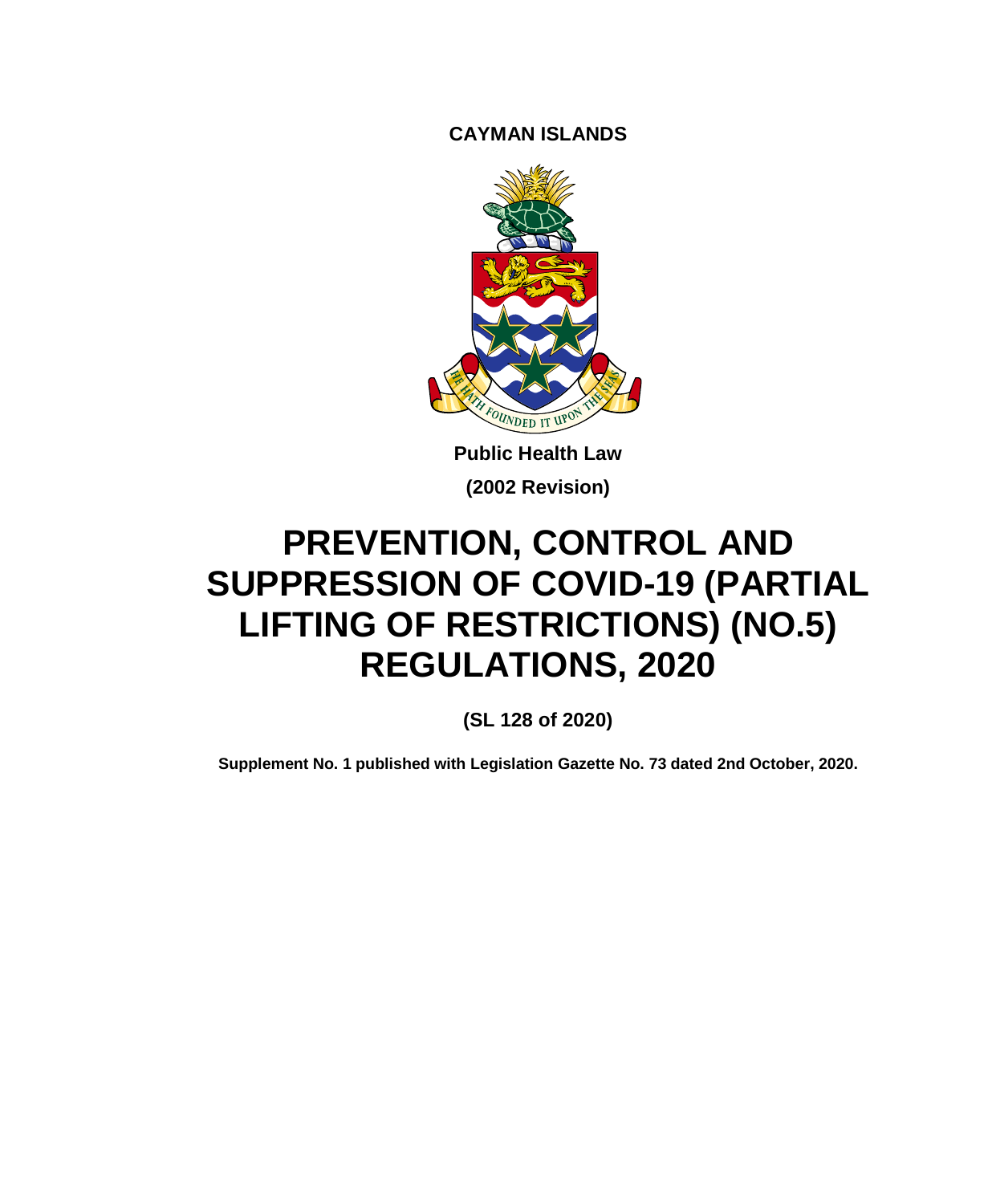## **PUBLISHING DETAILS**

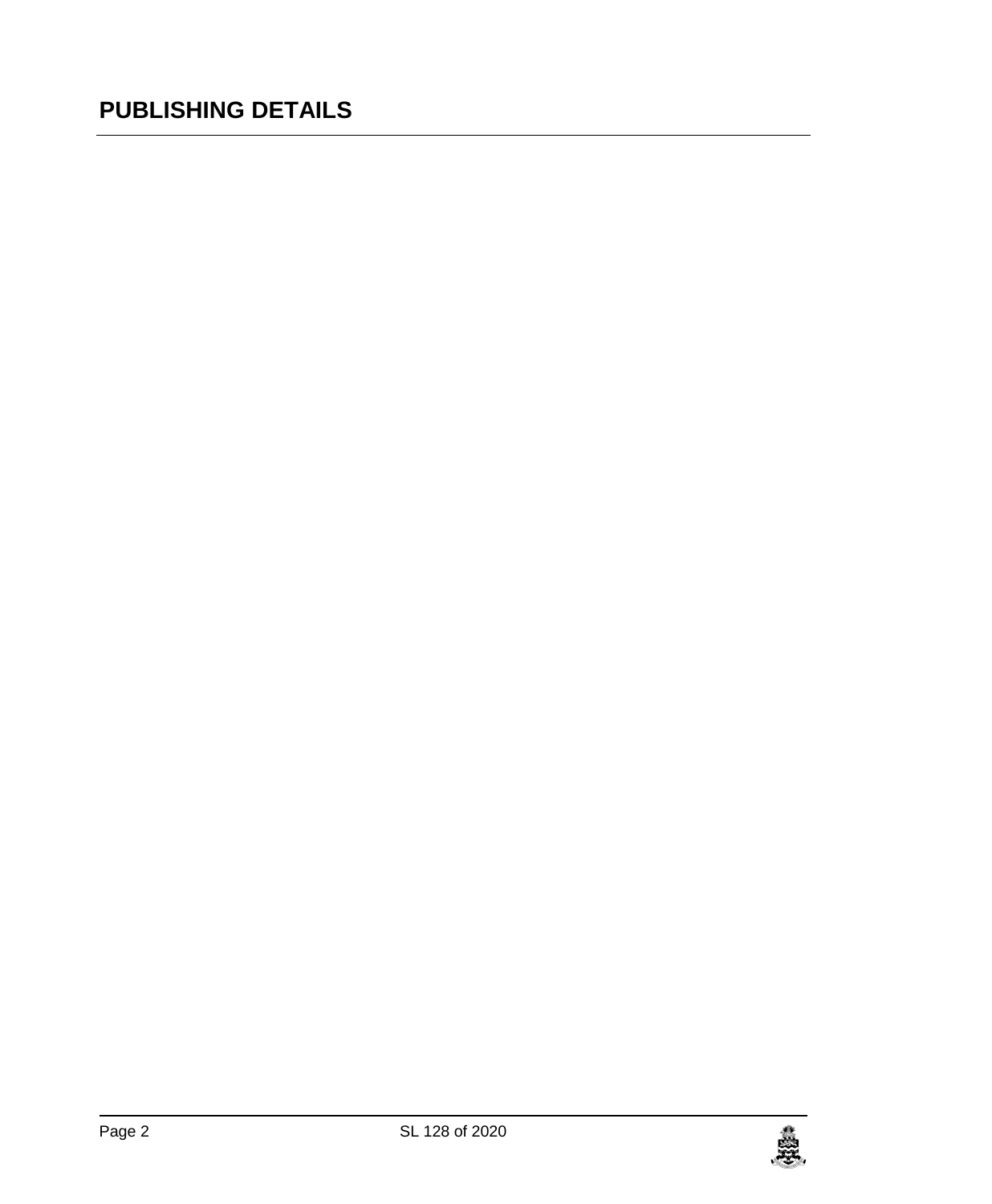## **CAYMAN ISLANDS**



**(2002 Revision)**

# **PREVENTION, CONTROL AND SUPPRESSION OF COVID-19 (PARTIAL LIFTING OF RESTRICTIONS) (NO.5) REGULATIONS, 2020**

**(SL 128 of 2020)**

## **Arrangement of Regulations**

| Regulation |                                                                                   | Page |
|------------|-----------------------------------------------------------------------------------|------|
| 1.         |                                                                                   |      |
| 2.         |                                                                                   |      |
| 3.         |                                                                                   |      |
| 4.         |                                                                                   |      |
| 5.         |                                                                                   |      |
| 6.         |                                                                                   |      |
| 7.         |                                                                                   |      |
| 8.         |                                                                                   |      |
| 9.         |                                                                                   |      |
| 10.        |                                                                                   |      |
| 11.        |                                                                                   |      |
| 12.        |                                                                                   |      |
| 13.        |                                                                                   |      |
| 14.        |                                                                                   |      |
| 15.        |                                                                                   |      |
| 16.        | Repeal of the Prevention, Control and Suppression of Covid-19 (Partial Lifting of |      |
|            |                                                                                   |      |
| 17.        |                                                                                   |      |

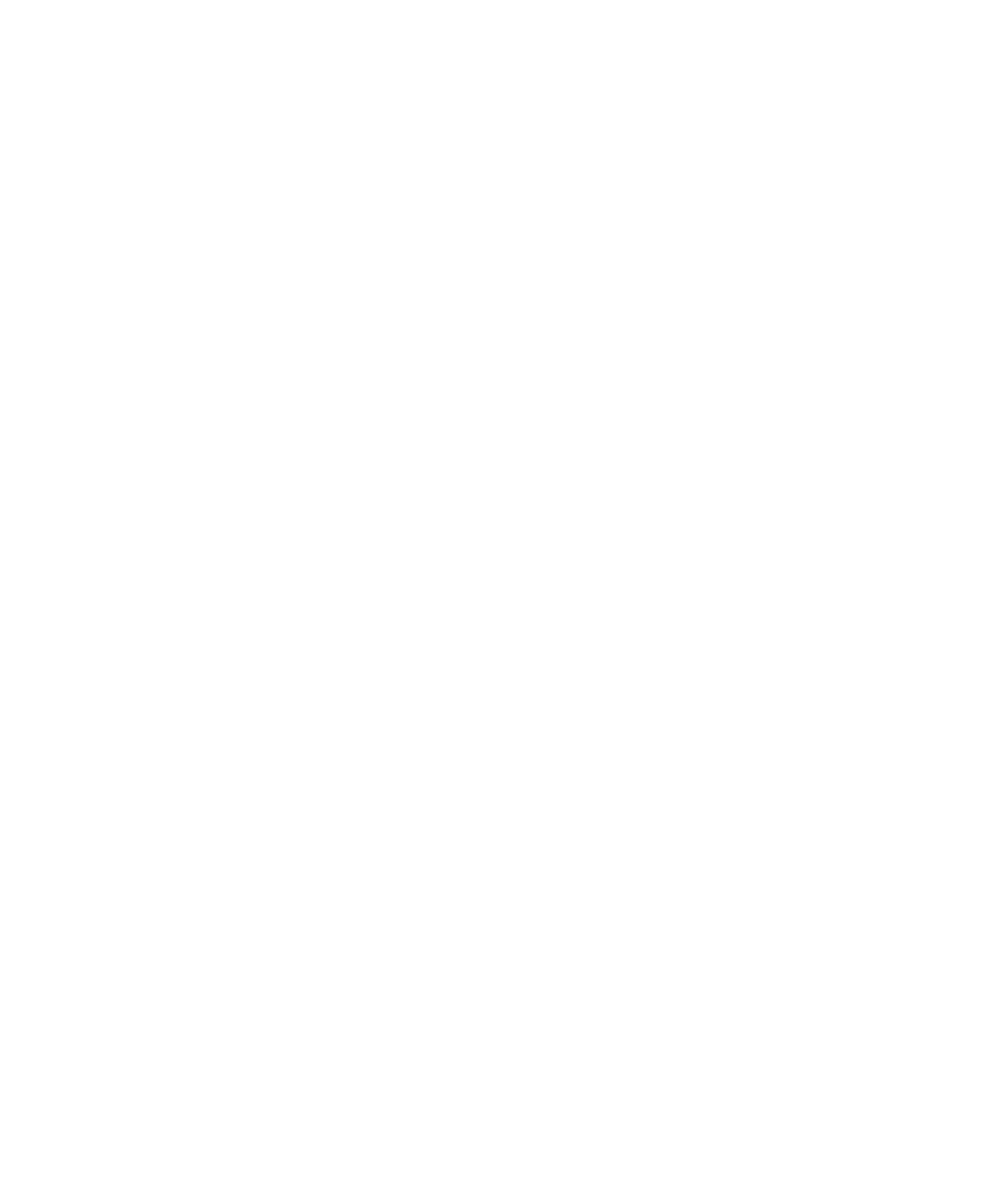## <span id="page-4-0"></span>**CAYMAN ISLANDS**



**(2002 Revision)**

# **PREVENTION, CONTROL AND SUPPRESSION OF COVID-19 (PARTIAL LIFTING OF RESTRICTIONS) (NO.5) REGULATIONS, 2020**

**(SL 128 of 2020)**

In exercise of the powers conferred by section 34 of the Public Health Law (2002 Revision) the Cabinet makes the following Regulations —

## **1. Citation**

**1**. These Regulations may be cited as the Prevention, Control and Suppression of Covid-19 (Partial Lifting of Restrictions) (No.5) Regulations, 2020.

## <span id="page-4-1"></span>**2. Definitions**

**2**. In these Regulations —

"**a person designated by the Medical Officer of Health**" includes the Director of the Sister Islands Health Services, where the Director of the Sister Islands Health Services is designated by the Medical Officer of Health;

"**contact**" means being closer than six feet to a person in isolation or quarantine for more than five minutes;

**"festive ceremony**" means a ceremony to celebrate a locally recognised religious event or a public general holiday and includes an agricultural show;

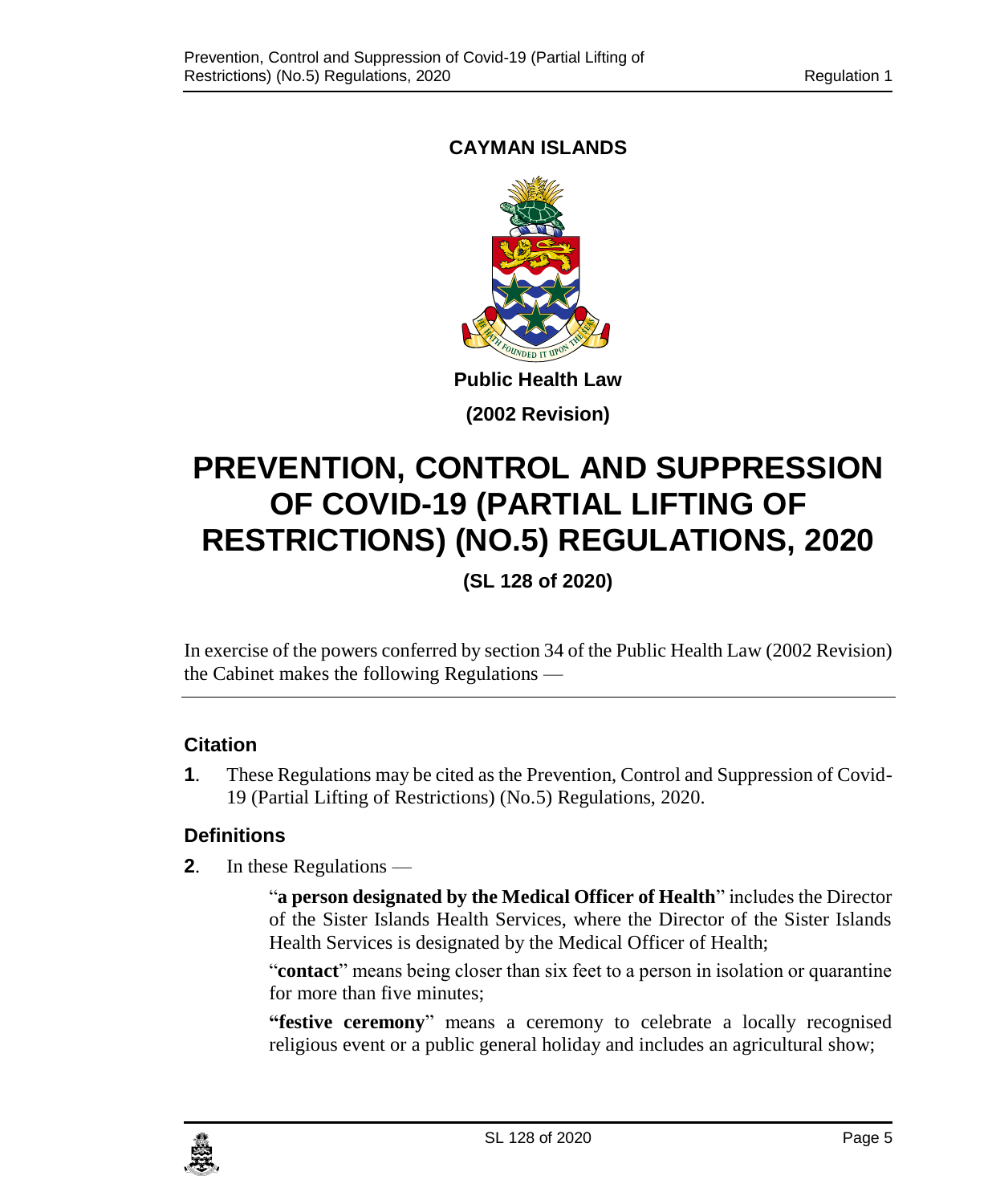"**manager**", in relation to a health care facility or residential home care facility, includes the owner;

**"public place**" means any highway, street, public park or garden, any sea beach and any public bridge, road, lane, footway, square, court, alley or passage, whether a thoroughfare or not; and includes any open space and any premises to which, for the time being, the public have or are permitted to have access, whether on payment or otherwise;

"**relative**", in relation to a detainee in a prison or place of detention, means the detainee's —

- (a) spouse or civil partner;
- (b) child;
- (c) parent or legal guardian;
- (d) brother or sister;
- (e) grandparent;
- (f) grandchild; or
- (g) friend;

"**virus**" means the virus known as SARS-CoV-2 which causes the disease known as Covid-19; and

"**visit**" means —

- (a) in relation to a place, to enter into that place; and
- (b) in relation to a person, to have contact with that person.

#### <span id="page-5-0"></span>**3. Definition of public meeting**

- **3**. (1) For the purposes of these Regulations "**public meeting**" means, subject to regulation 5, a gathering of more than five hundred persons in any public place for the purposes of engaging in the following activities —
	- (a) leisure, recreational or spiritual activities including those organised by service clubs, faith-based organisations, community organisations and civic organisations;
	- (b) parades and social activities related to such parades, including carnivals, stage shows and parties;
	- (c) concerts;
	- (d) conventions;
	- (e) conferences;
	- (f) graduations; and
	- (g) fundraisers.
	- (2) In the definition of "public meeting", "**person**" does not include a person employed to provide the activities specified in the definition.

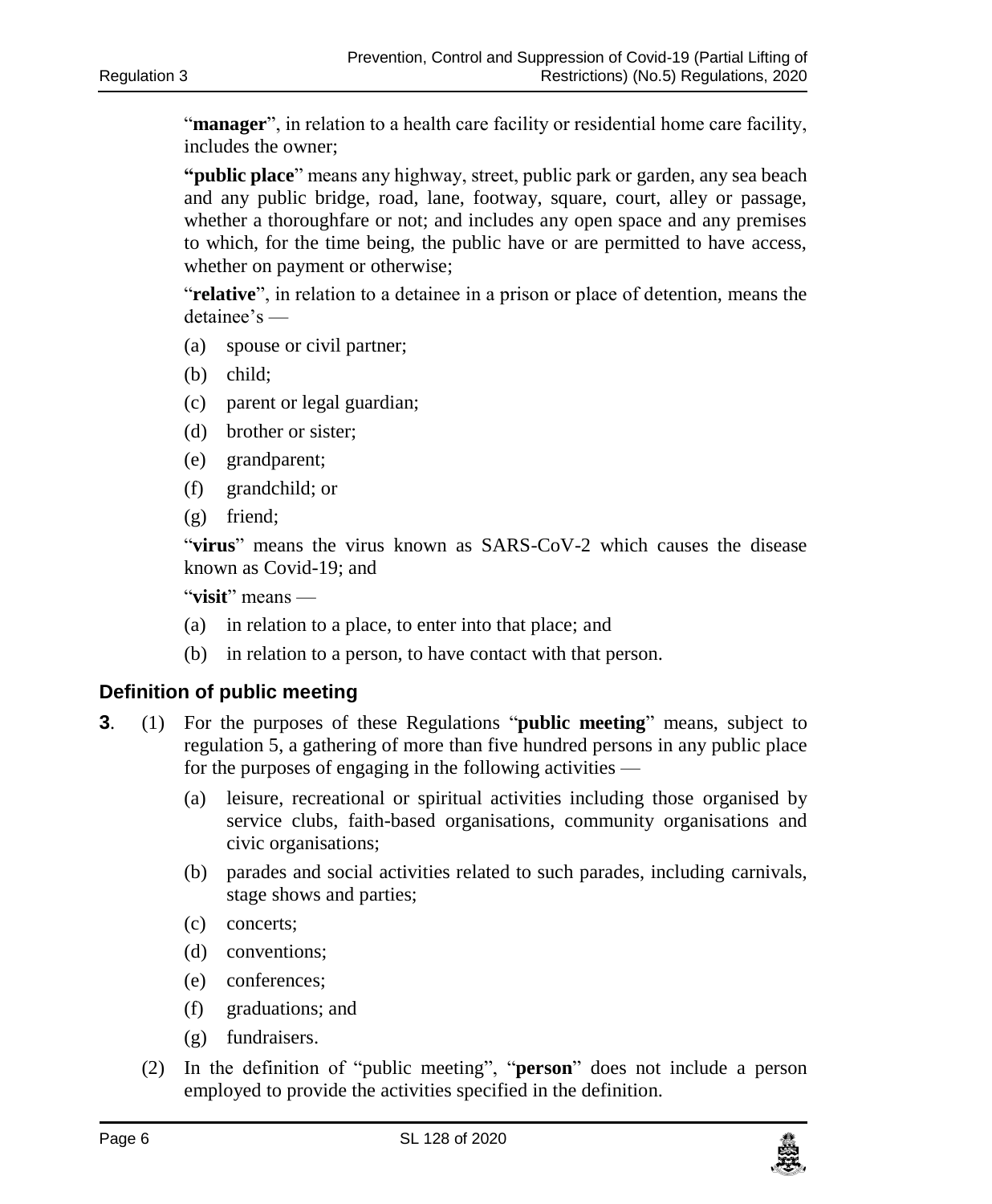(3) The definition of "public meeting" does not extend to any activity in a business office or an educational institution.

## <span id="page-6-0"></span>**4. Prohibition on holding of public meeting, procession or festive ceremony**

- **4**. (1) For the purposes of preventing, controlling and suppressing the spread of the virus, no person shall hold any public meeting, procession or festive ceremony unless permitted by regulations.
	- (2) A person who contravenes paragraph (1) commits an offence and is liable on conviction to a fine of one thousand dollars and to imprisonment for six months.

## <span id="page-6-1"></span>**5. Weddings and funerals**

- **5**. (1) For the purposes of preventing, controlling and suppressing the spread of the virus in the Islands, no person shall —
	- (a) host or attend a wedding which hosts more than five hundred persons other than the bride, bridegroom, official witnesses and the marriage officer; or
	- (b) host or attend a funeral where there are more than five hundred persons other than six pallbearers, at least one officiant and essential mortuary staff.
	- (2) A person who contravenes paragraph (1) commits an offence and is liable on conviction to a fine of one thousand dollars and to imprisonment for six months.

## <span id="page-6-2"></span>**6. Wearing of masks**

- **6**. (1) Subject to paragraph (2), a person over the age of ten years old who is indoors at a public place may cover his or her mouth and nose with a mask or cloth face covering but is not required to do so.
	- (2) Notwithstanding paragraph (1), the owner or operator of  $-$ 
		- (a) a health care facility;
		- (b) a residential home care facility;
		- (c) a prison or place of detention;
		- (d) an airport; or
		- (e) such other public place as may be specified by notice by the Medical Officer of Health,

may require that any person who visits any of such places shall wear a mask and a person who refuses to do so shall be refused entry.

- (3) The Medical Officer of Health shall issue written guidance on the use of masks or cloth face coverings by children over the age of ten years old.
- (4) An owner or operator of a public place shall not refuse entry to a person on the grounds either that the person —
	- (a) is wearing a mask or cloth covering; or

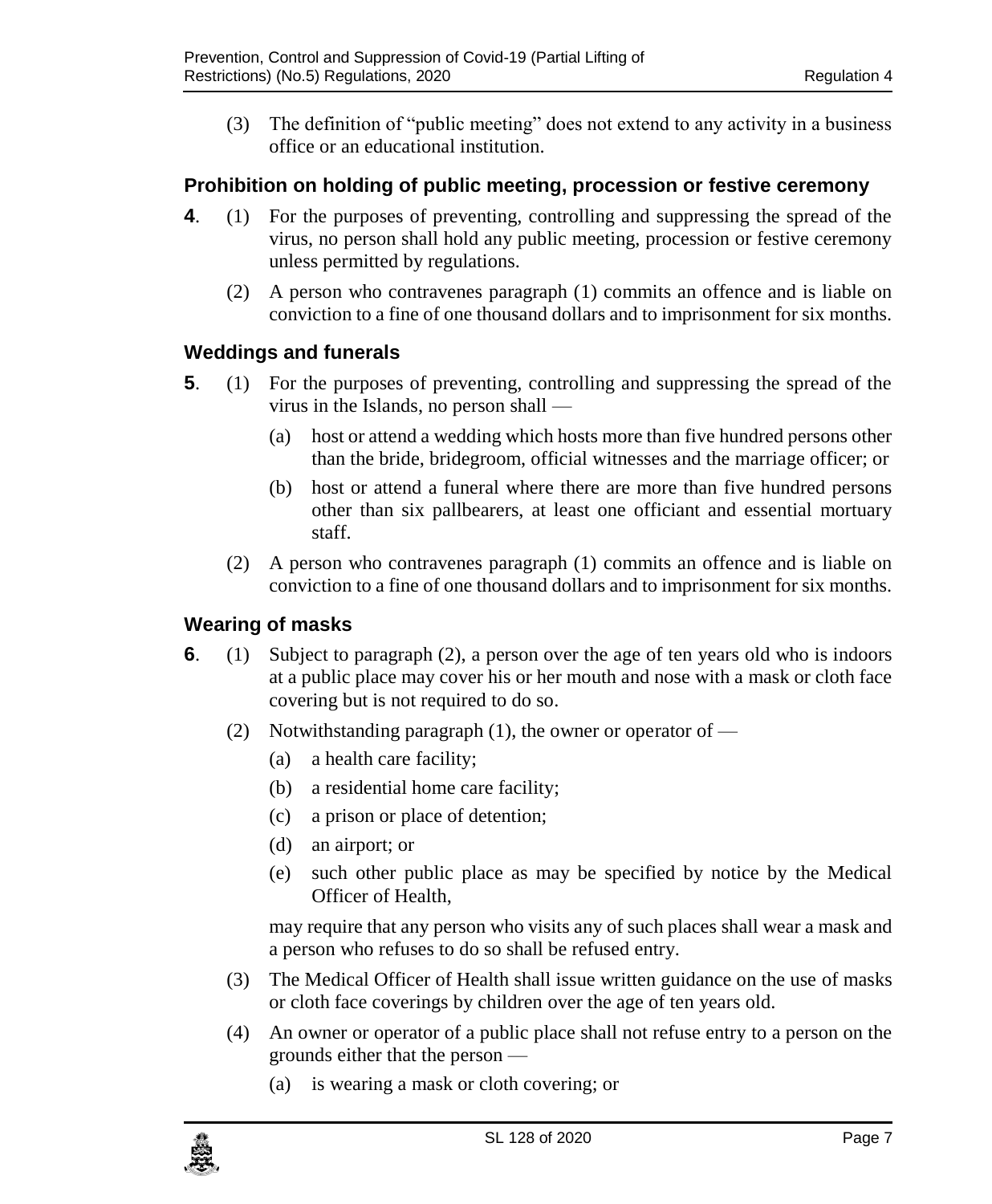- (b) subject to paragraph (2), is not wearing a mask or cloth face covering.
- (5) The notice under paragraph (2)(e) and the guidance under paragraph (3) shall be published in the *Gazette*, in any other official Government website or official means of communication.
- (6) This regulation is subject to regulation 12.

#### <span id="page-7-0"></span>**7. Restriction on visitation to a place or a facility of quarantine or isolation**

- **7**. (1) With the exception of
	- (a) the Medical Officer of Health or a person designated by the Medical Officer of Health for the purposes of surveillance or management of a person in quarantine or isolation; or
	- (b) any person who has the written permission of the Medical Officer of Health or a person designated by the Medical Officer of Health,

no person shall, subject to paragraph (2), visit or permit another person to visit a place or a facility of quarantine or isolation, or a person in a place or a facility of quarantine or isolation.

- (2) With the exception of the persons referred to in paragraph  $(1)(a)$  or (b), a person at a private residence shall not permit another person to visit a private residence where the private residence has been specified by the Medical Officer of Health as a place or facility of quarantine or isolation.
- (3) Where a private residence which is specified under paragraph (2) is part of a multi-dwelling premises, paragraphs (1) and (2) do not apply to any other units and common areas of the multi-dwelling premises.
- (4) Notwithstanding paragraph (1)(b), where a person provides food, grocery and medication delivery services to a private residence which is specified under paragraph (2) —
	- (a) the person who provides any of those services shall not require the written permission of the Medical Officer or a person designated by the Medical Officer of Health; and
	- (b) the person at the private residence shall ensure that the person who is providing any of those services does not enter the private residence or have contact with that person or any other person at the private residence.
- (5) A person under paragraph (1)(b) shall comply with the directions of the Medical Officer of Health in relation to the use of personal protective equipment in the place or facility of quarantine or isolation.
- (6) This regulation shall not apply to persons who are required to visit a place or a facility of quarantine or isolation or a person in that place or facility, in order to prevent or mitigate risk of injury to persons or property or risk of death.

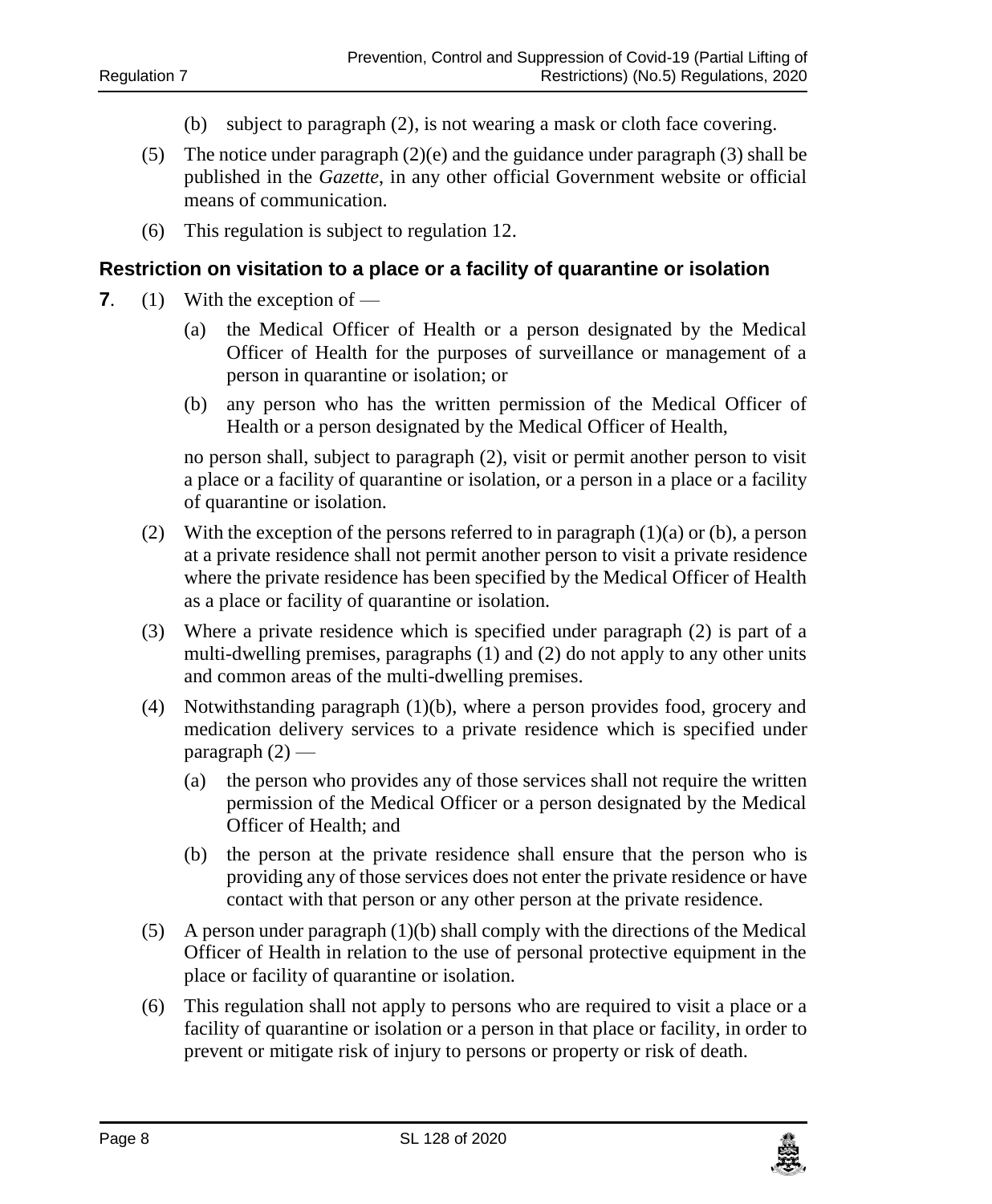(7) A person who contravenes paragraph  $(1)$ ,  $(2)$ ,  $(4)(b)$  or  $(5)$  commits an offence and is liable on conviction to a fine of one thousand dollars and to imprisonment for six months.

## <span id="page-8-0"></span>**8. Restriction on visitation to a health care facility**

- **8**. (1) Subject to paragraph (2), a person who wishes to visit a health care facility shall comply with the directions of the manager of the health care facility in relation to the use of personal protective equipment in the health care facility.
	- (2) Where a person wishes to visit a patient who has tested positive for the virus and who is in a health care facility the person who wishes to visit the patient  $shall$  —
		- (a) only visit or be permitted to visit that patient with the written permission of the Medical Officer of Health; and
		- (b) comply with the directions of the manager of the health care facility in relation to the use of personal protective equipment in the health care facility.
	- (3) This regulation shall not apply to persons who are required to visit a health care facility or a person in that facility, in order to prevent or mitigate risk of injury to persons or property or risk of death.
	- (4) A person who contravenes paragraph (1) or (2) commits an offence and is liable on conviction to a fine of one thousand dollars and to imprisonment for six months.

## <span id="page-8-1"></span>**9. Restriction on visitation to a residential home care facility**

- **9**. (1) A person who wishes to visit a residential home care facility shall
	- (a) be tested for the virus within three days prior to the date of the intended visit; and
	- (b) only visit or be permitted to visit after such test has been declared to be negative by the Medical Officer of Health; and
	- (c) comply with the directions of the manager of the residential home care facility in relation to the use of personal protective equipment in the residential home care facility.
	- (2) This regulation shall not apply to persons who are required to visit a residential home care facility or a person in that facility, in order to prevent or mitigate risk of injury to persons or property or risk of death.
	- (3) A person who contravenes paragraph (1) commits an offence and is liable on conviction to a fine of one thousand dollars and to imprisonment for six months.

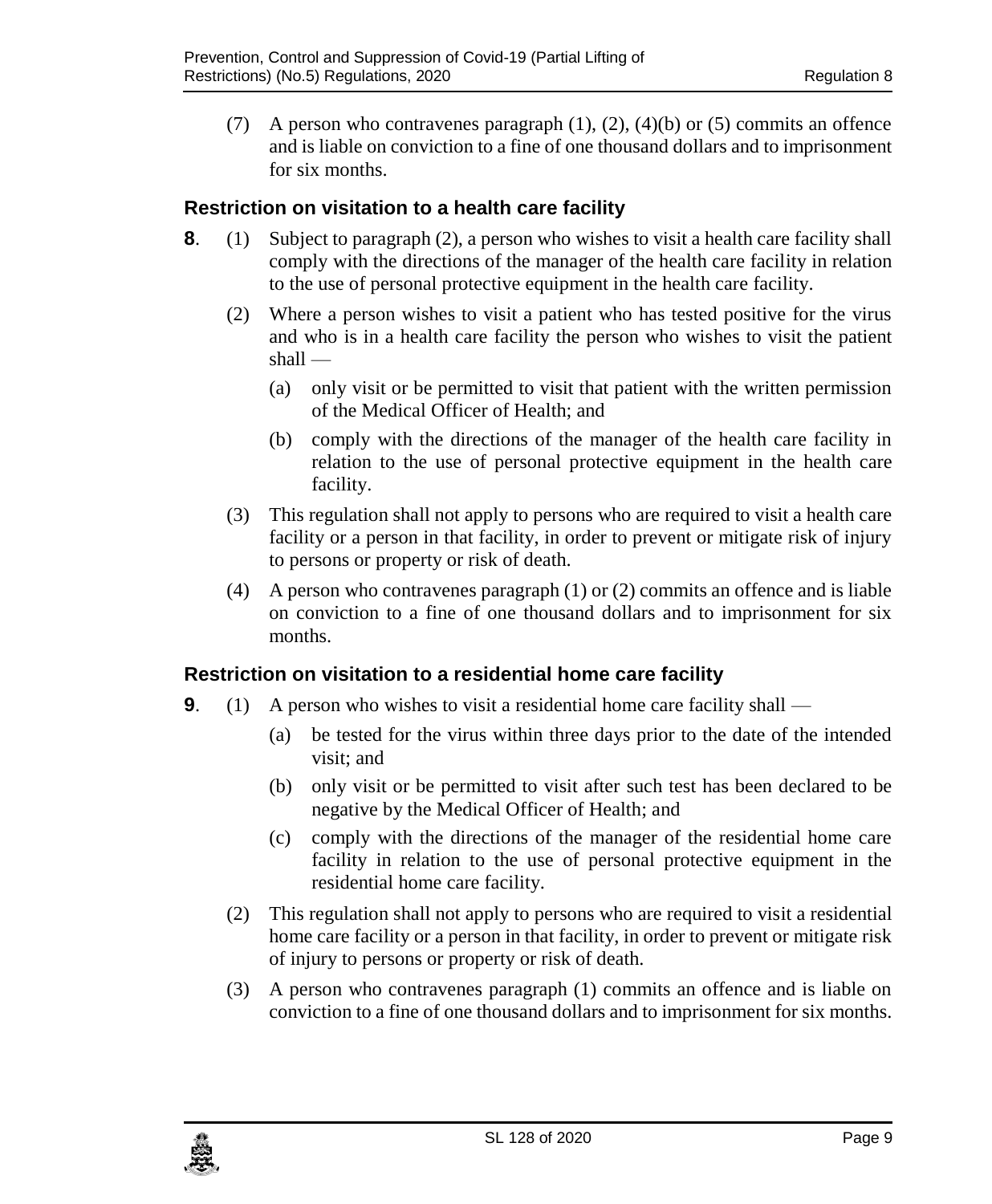#### <span id="page-9-0"></span>**10. Restriction on visitation of a detainee in a prison or place of detention**

- **10.** (1) A person who wishes to visit a detainee in a prison or place of detention must be a relative of the detainee and shall —
	- (a) be tested for the virus within three days prior to the date of the intended visit; and
	- (b) only visit or be permitted to visit after such test has been declared to be negative by the Medical Officer of Health.
	- (2) A person under paragraph (1) shall comply with  $-$ 
		- (a) the directions of the Director of Prisons in relation to the use of personal protective equipment in the prison; and
		- (b) the directions of the Medical Officer of Health in relation to the use of personal protective equipment in the place of detention.
	- (3) This regulation shall not apply to persons who are required to visit a prison or place of detention or a person in either of those places, in order to prevent or mitigate risk of injury to persons or property or risk of death.
	- (4) A person who contravenes paragraph (1) or (2) commits an offence and is liable on conviction to a fine of one thousand dollars and to imprisonment for six months.

#### <span id="page-9-1"></span>**11. Exercise and sports**

- **11**. (1) A person may exercise at any time but shall be subject to the public meeting requirements in these Regulations.
	- (2) Sports shall be permitted provided that no more than five hundred persons shall be permitted at any time as spectators or as participants of the relevant sport.
	- (3) A person who contravenes paragraph (1) or an organiser of a sporting event who contravenes paragraph (2) commits an offence and is liable on conviction to a fine of one thousand dollars and to imprisonment for six months.

## <span id="page-9-2"></span>**12. Public Transport**

- **12**. (1) An operator of a taxi or an omnibus shall only drive such taxi or omnibus on the condition that all persons, including the driver of the taxi or omnibus, shall wear masks or cloth face coverings when in the taxi or omnibus.
	- (2) A person who contravenes paragraph (1) commits an offence and is liable on conviction to a fine of one thousand dollars and to imprisonment for six months.
	- (3) For the purpose of this regulation —

"**omnibus**" includes a school vehicle; and

"**school vehicle**" means a vehicle used for the conveyance of school children for hire or reward.

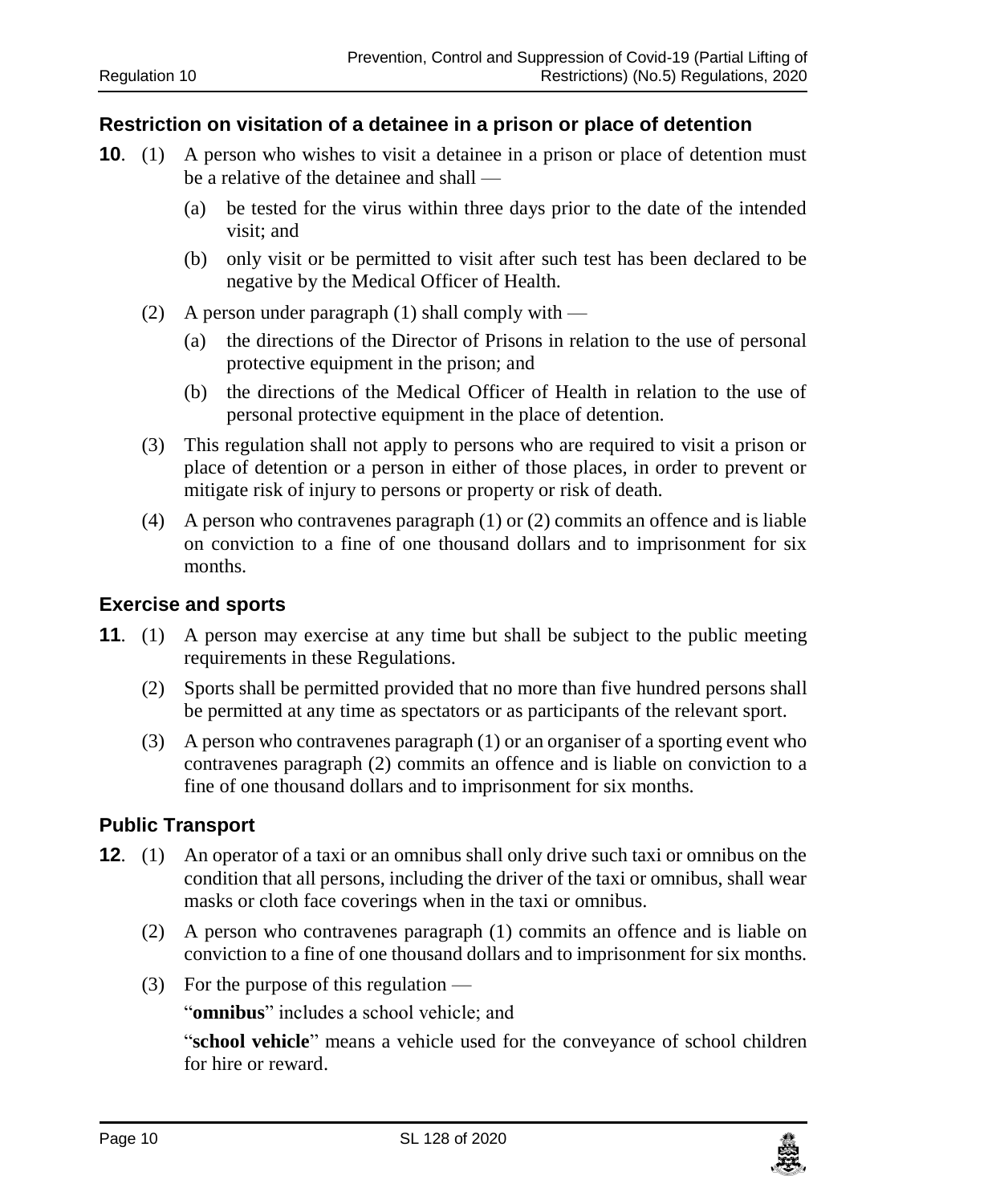## <span id="page-10-0"></span>**13. Scuba diving and snorkelling in the Islands**

- **13**. (1) A person who wishes to rent scuba or snorkelling equipment to a customer for a scuba diving or snorkelling activity, including for training in scuba diving or snorkelling, shall comply with the following requirements —
	- (a) the person shall, prior to renting any shared scuba or snorkelling equipment, register with the Department of Environmental Health, for the purposes of monitoring and ensuring compliance with this regulation;
	- (b) the person shall ensure that all shared scuba and snorkelling equipment is cleaned each day using an agent approved for use against the virus by the Director of Environmental Health of the Department of Environmental Health;
	- (c) where the person rents any shared scuba equipment to a customer, the person shall not rent the same shared scuba equipment to another customer until three days has elapsed; and
	- (d) the person shall comply with the written guidelines issued by the Director of Environmental Health of the Department of Environmental Health under paragraph (3).
	- (2) Paragraph (1) does not apply to dive tanks.
	- (3) For the purposes of preventing, controlling and suppressing the spread of the virus, the Director of Environmental Health of the Department of Environmental Health shall issue written guidelines on the use of shared scuba or snorkelling equipment, including a list of agents approved for use against the virus.
	- (4) The guidelines under paragraph (3) shall be published in the *Gazette*, in any other official Government website or official means of communication**.**
	- (5) A person who contravenes paragraph (1) commits an offence and is liable on conviction to a fine of one thousand dollars and to imprisonment for six months.

## <span id="page-10-1"></span>**14. Prohibition on use of hookah, shisha pipes or water pipes**

- **14.** (1) An owner or operator of a business shall not use or permit the use of a hookah, shisha pipe or water pipe at the place of business.
	- (2) A person who contravenes paragraph (1) commits an offence and is liable on conviction to a fine of one thousand dollars and to imprisonment for six months.

## <span id="page-10-2"></span>**15. Police powers**

**15**. (1) A police officer may require a person to answer any questions to enable the police officer to ascertain who the person is and whether the person is complying with these Regulations, and where the person does not satisfy the police officer that they are complying with these Regulations, the police officer may —